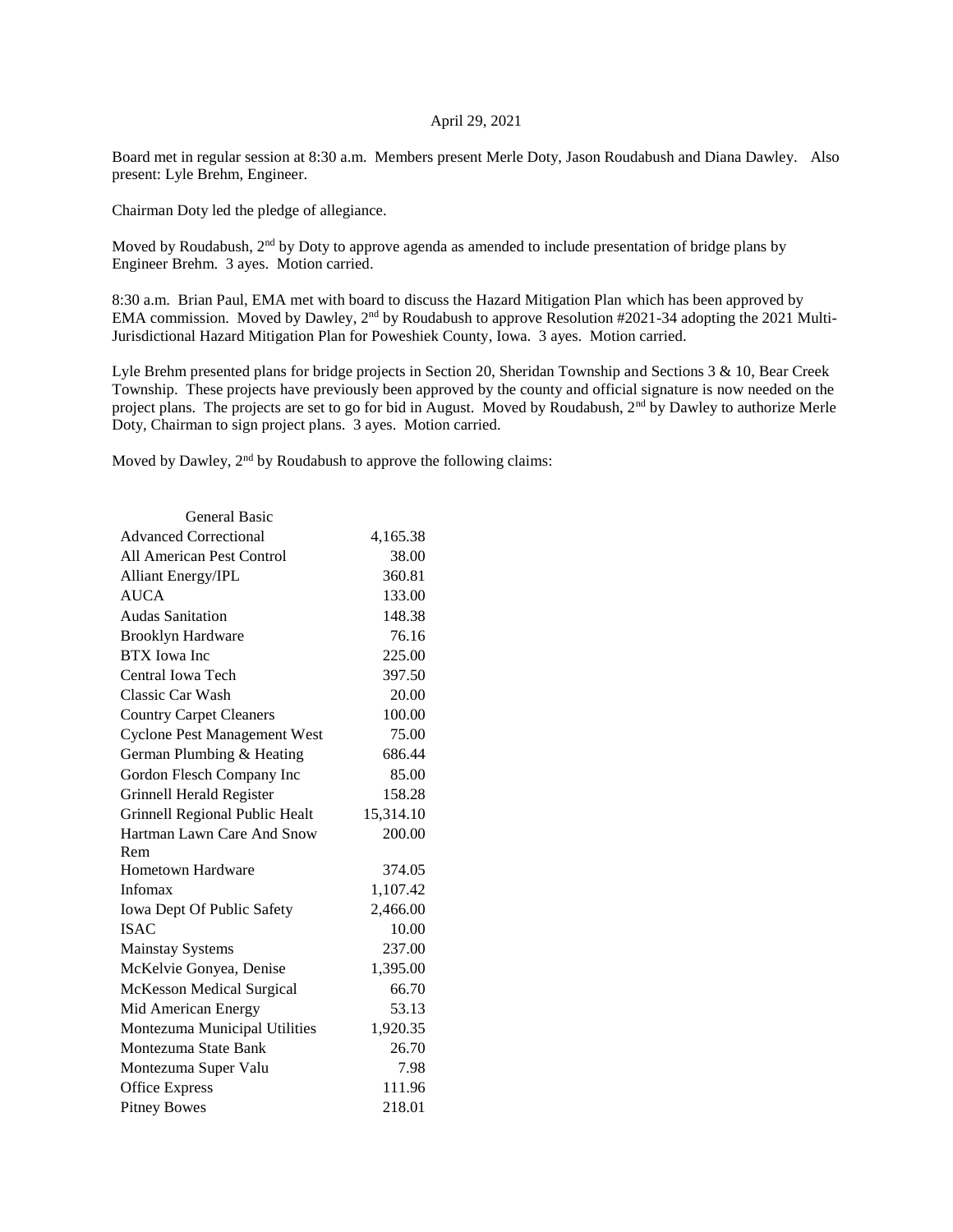| Poweshiek County Sheriff             | 79.28      |
|--------------------------------------|------------|
| <b>Quill Corporation</b>             | 69.79      |
| S & S Electric Ltd                   | 90.00      |
| Secretary Of State                   | 30.00      |
| <b>SGTS</b> Inc                      | 65,932.35  |
| Sinclair Napa                        | 43.84      |
| <b>Staples Credit Plan</b>           | 113.93     |
| The Depot Express                    | 159.92     |
| The Record                           | 401.19     |
| <b>TIAA Commercial Finance Inc</b>   | 292.81     |
| Tish, Laura                          | 491.99     |
| <b>Total Choice Shipping</b>         | 32.03      |
| <b>UPH-Grmc Occupational Med</b>     | 488.00     |
| <b>US Bank Equipment Finance</b>     | 586.04     |
| Visa                                 | 165.65     |
| Wilhelm, Robert                      | 282.60     |
| Windstream                           | 1,009.65   |
| <b>Windstream Communications Inc</b> | 360.00     |
| <b>Woodman Controls Company</b>      | 260.64     |
|                                      |            |
| General Supplemental                 |            |
| <b>Capstone Behavioral Heathcare</b> | 125.00     |
| <b>ISAC</b>                          | 10.00      |
| <b>Mental Health Billing</b>         | 125.00     |
| Postmaster                           | 395.00     |
| Poweshiek County EMA                 | 22,300.00  |
| Poweshiek County Sheriff             | 95.64      |
| Stiefel, Peter                       | 150.00     |
| Tish, Laura                          | 100.00     |
|                                      |            |
| <b>Rural Services Basic</b>          |            |
| Clark, Ron                           | 500.00     |
| <b>Classic Car Wash</b>              | 179.00     |
| Des Moines Register                  | 27.28      |
| <b>Grinnell Firestone Store</b>      | 1,165.04   |
| Keystone Laboratories                | 44.50      |
| Linder Tire Service, Inc.            | 22.00      |
| Poweshiek County Secondary           | 9.00       |
| Staples, Jim                         | 445.08     |
| Storm Water Supply, LLC              | 5,543.15   |
| Taylor Auto Body, Inc                | 3,257.58   |
| The Depot Express                    | 2,070.62   |
| Verizon                              | 40.01      |
| Visa                                 | 66.68      |
|                                      |            |
| Secondary Road                       |            |
| Alliant Energy/IPL                   | 825.24     |
| Chemsearch                           | 1,796.65   |
| Douds Stone LLC                      | 33,025.22  |
| Herberger Construction Co Inc        | 219,304.00 |
|                                      |            |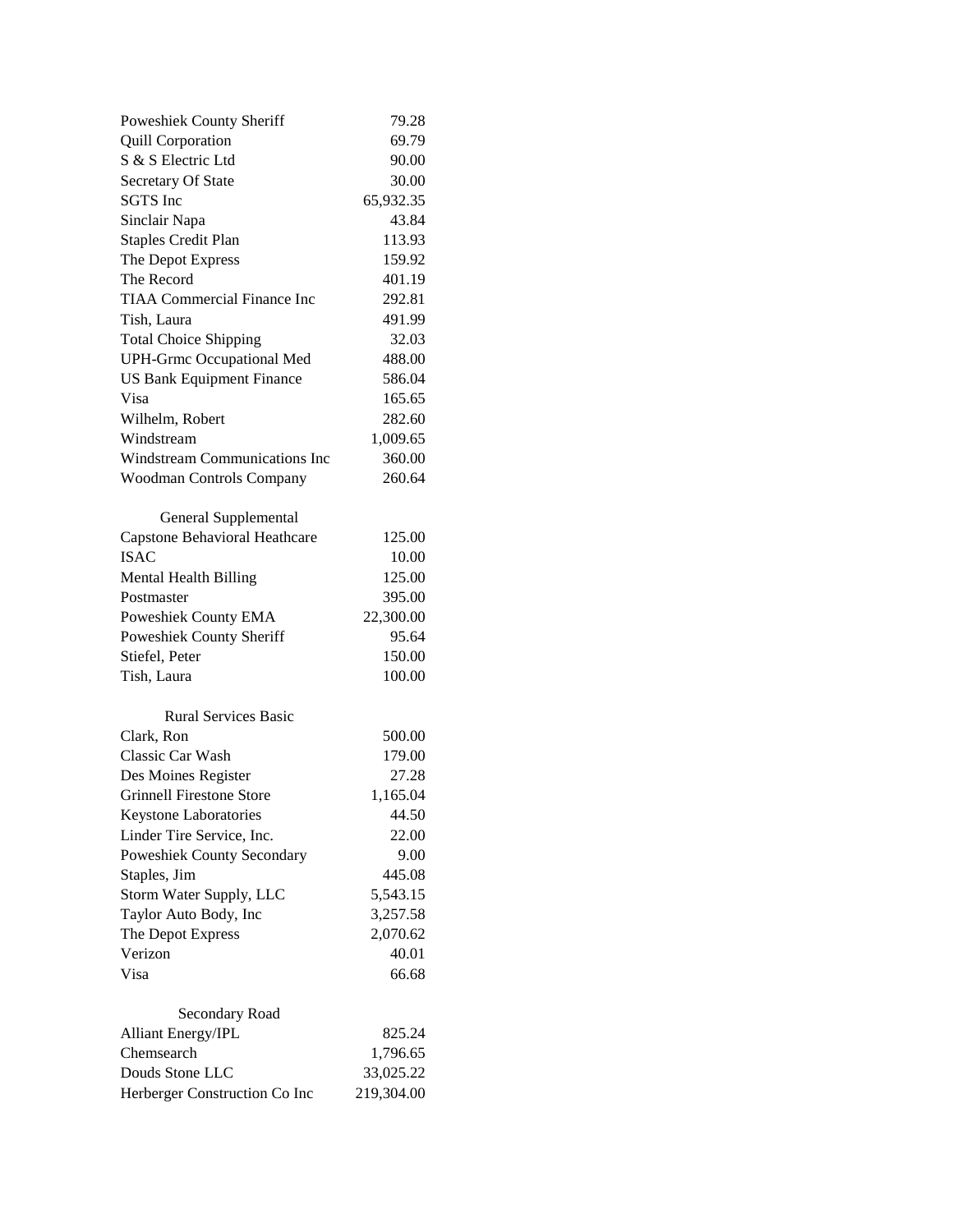| JP Drain Cleaning & Plumbing       | 1,029.75 |
|------------------------------------|----------|
| Klesners Tire & Repair             | 704.50   |
| <b>MCI</b>                         | 45.68    |
| Montezuma Municipal Utilities      | 1,141.45 |
| <b>Poweshiek Water Assn</b>        | 111.00   |
| <b>TIP Rural Electric Coop</b>     | 174.00   |
| <b>United States Cellular</b>      | 173.58   |
| R.E.A.P.                           |          |
| <b>Poweshiek County Treasurer</b>  | 73.00    |
| <b>Sheriff Commissary</b>          |          |
| Reliance Telephone Inc             | 520.00   |
| <b>Swanson Services Corp</b>       | 342.92   |
| <b>Emergency Management Agency</b> |          |
| Sinclair Napa                      | 49.97    |
| The Depot Express                  | 196.62   |
| Verizon                            | 40.09    |
| Visa                               | 726.54   |
| Windstream                         | 98.40    |
| E-911                              |          |
| <b>Alliant Energy/IPL</b>          | 172.25   |
| Poweshiek County Sheriff           | 169.90   |
| <b>TIP Rural Electric Coop</b>     | 86.80    |
| Windstream                         | 497.93   |
| Assessor                           |          |
| Watson And Ryan PLC                | 800.00   |

3 ayes. Motion carried.

Moved by Roudabush, 2nd by Dawley to approve April 30, 2021 Poweshiek County Payroll for \$202,429.21. 3 ayes. Motion carried.

Moved by Dawley, 2<sup>nd</sup> by Roudabush to approve April 22 & 26, 2021 board minutes. 3 ayes. Motion carried.

9:00 a.m. Moved by Roudabush, 2<sup>nd</sup> by Dawley to enter into closed session pursuant to Iowa Code Section 21.5(i). 3 ayes. Motion carried. 9:44 a.m. Moved by Dawley, 2nd by Roudabush to end closed session. 3 ayes. Motion carried.

Board discussed IT solutions for the county. Board decided to pursue having an IT assessment to determine IT needs for the county and to assist with the determination if a full-time individual is needed.

10:30 a.m. Moved by Dawley, 2nd by Roudabush to adjourn. 3 ayes. Motion carried.

\_\_\_\_\_\_\_\_\_\_\_\_\_\_\_\_\_\_\_\_\_\_\_\_\_\_\_\_\_\_\_\_\_ \_\_\_\_\_\_\_\_\_\_\_\_\_\_\_\_\_\_\_\_\_\_\_\_\_\_\_

Melissa Eilander, Poweshiek County Auditor Merle Doty, Chairman

May 3, 2021

Board met in regular session at 8:30 a.m. Members present Merle Doty, Jason Roudabush and Diana Dawley.